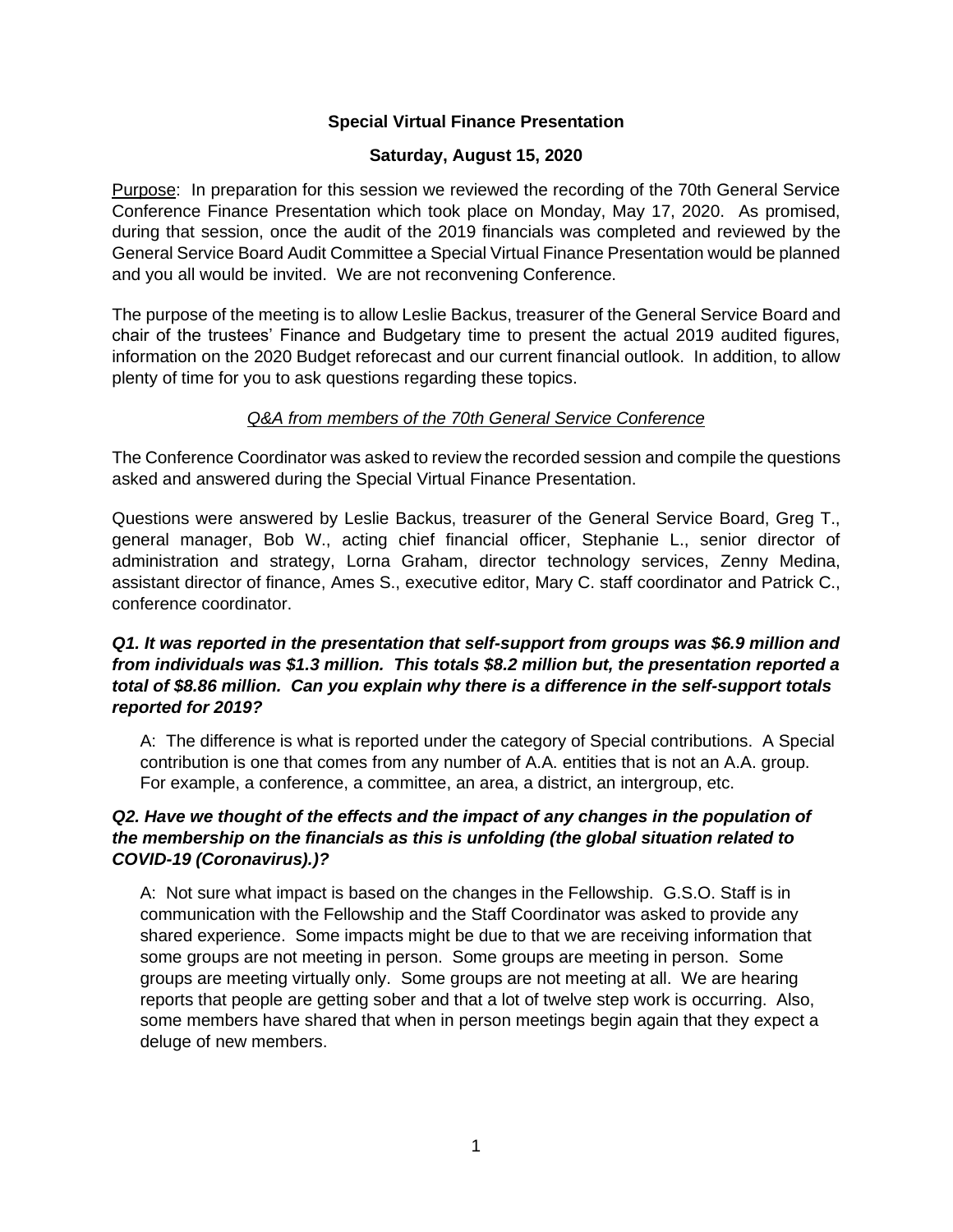#### *Q3. When is the next Membership Survey planned?*

A: A complete review of this process is underway.

#### 2020 P.I. Committee Consideration:

The committee reviewed and accepted the trustees' Public Information Committee report on the A.A. Membership Survey. The committee noted it was encouraged by some of the findings by the survey professional and asked that the trustees' Public Information Committee continue to explore this topic. The committee also suggested the exploration of a possible digital questionnaire feedback form be part of their discussions.

#### From the August 1, 2020 TCPI Report:

A.A. Membership Survey: The committee discussed a progress report on the review of the A.A. Membership Survey methodology. The committee noted that a small working group consisting of Deborah K. and Peter L. has been formed to discuss a next phase approach to the review.

## *Q4. Is it ok and appropriate for the Delegates to share the Special Virtual Finance Presentation PowerPoint with local members?*

A: Yes. Absolutely this financial information is meant to be shared. We want the Fellowship to be fully informed on all financials. The members are our bosses and so the bosses get to know all the details.

## *Q5. The presentation details the success of literature sales in both June and July 2020. Were there any anomalies that presented as far as the source of those sales? Were they traditional sources?*

A: There are not many anomalies according to our acting chief financial officer, but several larger sales from our outside customers in May (\$184,000), June (\$42,000) and July (\$135,000). We did provide a Summer Special Offer: 10% Off All Big Books, all formats, all languages, that may have contributed to this impact.

Note: The spirit behind this question was the concept of sustainability. The higher literature sales figures for these months were unexpected by this conference member.

## *Q6. A member had a question related to inflation in the \$1 in the basket 1935 equating to \$18.84 in the present. Is there any sense of what the average number of meetings made by a member in 1935? The reason for the question is that it is not just how much did a member place in the basket in 1935, but how many times the basket was placed in front of the member? This member would like to be able to improve the discussions with local members.*

A: This is a question for our Archives department. The member was asked to forward an email with the question to Archives and to copy the general manager.

#### *Q8. What are the total expenses for the 8th floor renovation?*

A: Budget planned was not to exceed \$1 million. The actual expense number is \$974,000 and we are under budget. The project is complete.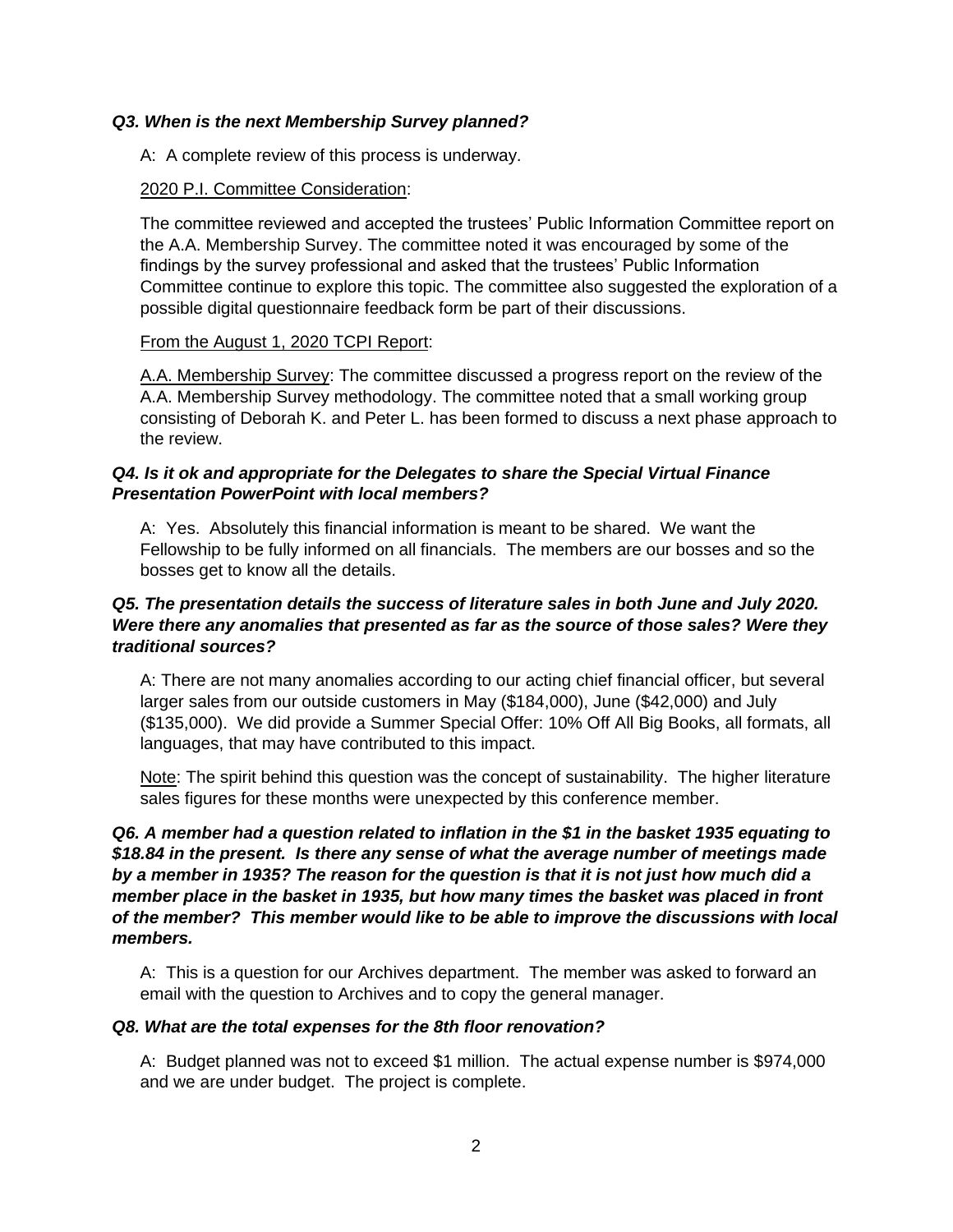#### *Q9. The presentation included an example of the benefit of the ERP system from a finance point of view and that the finance module is online and working. When will the other modules be online and working so we have an integrated system?*

A: There are four workstreams that are happening and coming to resolution with the ERP system:

- 1. Core remediation workstream: Reimplementation in some ways and correction of some of the programming and coding and the alignment of our systems in Finance and the other areas with the ERP system. We have a project plan in place that details the steps we are taking through the end of this year and into first part of next year to complete the Core remediation. This work is tying up all the financials. Tying up inventory, so it will include inventory management and inventory costing and our interface to the warehouses. It includes customer service, so that is order processing and records. We have it all integrated now, we are continuing to improve on the outward facing solutions such as the contributions and webstore. We are anticipating being able to go live with these at the end of the month.
- 2. Contribution workstream: We are nearing completion of this implementation. This will be a new experience and we implemented PayPal a few months ago. We did implement Venmo, but it only works with Android customers.
- 3. Webstore workstream: We are nearing completion of this implementation. This will include a brand-new shipping experience providing clarity to the availability of the literature of our books, categories, and prices.
- 4. My Portal workstream: Some reports were released from the system recently. We have sent ongoing communications to Fellowship. We have an internal task force dealing with the issues and there are a lot of issues with the quality of the data that we had converted into the system. The NetSuite platform is not the problem, but it is our data and our processes that we are working through. We are obtaining Fellowship input and involvement at the level of user testing and piloting to the My Portal program. This workstream has allowed us to tackle some of the data issues from our conversion from FNV. We are working to put together a web solution that supports what we need in GSO but, to optimally improve the communications structure between the area registrars, the records department and GSO. We have an implementation date of mid-December for My Portal. We will be able to issue reports and enter correct data and work with the area registrars and user teams.

## *Q10. The allocation of shared costs between AA Grapevine and La Vina that took place in 2019 was \$150,000 that AA Grapevine was picking up and now has been moved to the General Service Board to pay. Is the cost of \$297,000 reported in the presentation the expected cost going forward?*

A: The total is higher than we have been reimbursing in the past, but we really wanted to be able to say what does this service cost? Employees were asked to complete a careful study to see. This is a very accurate number for the service.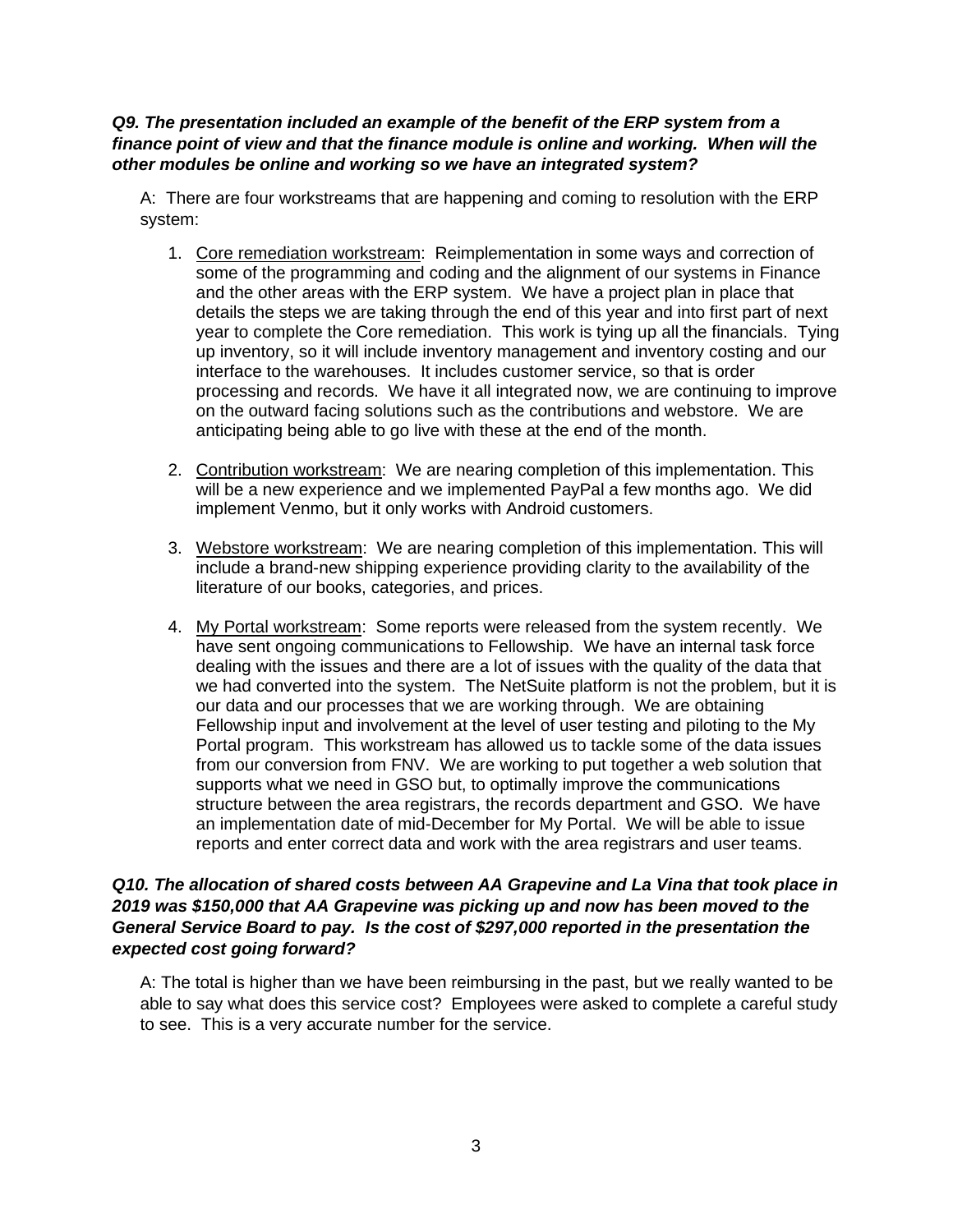*Q12. This member has a few questions. Out of the cost of the project shared today for ERP of \$1.9 million, the member shared they assume that this is the final total cost of the system. Where is the total cost represented in the Finance presentation today? Is it reflected under the categories of Contracted Services or Professional Services?* 

## *Q13. Want to understand what is the breakdown detail for all expenses under the two categories of Contracted Services and Professional Services?*

A: These questions are answered here.

- 1. The ERP NetSuite System project current costs with our current vendor(s) are balance sheet items and do not appear on the income statement. Due to the level of Fellowship interest in this project and looking forward, we will be budgeting on a full trial balance level in the future when NetSuite is 100% up and running on the Finance side. On the Reforecast 2.01 budget there is a line item underneath the income statement layout that reflects details about that budget and financial project details for 2020.
- 2. We have paid \$145,909 in implementation costs for NetSuite for the ERP system thru June 2020. For the balance of the year we estimate \$452,802 from July thru December 2020. We expect our total budgeted expenses for the balance of 2020 to be \$598,711.
- 3. In terms of Contracted Services there are many types, such as translation services and management development consulting services, C.P.C. displays, Public Service Announcement (PSA) video development and even support costs for events like this, Special Virtual Finance Presentation, which reflect the technical support services. Also, different managerial type project costs.

## *Q15. Were there any employees we have furloughed or have there been layoffs at the office level?*

A. Since we went to telework, at A.A.W.S. there were three furloughs, a couple of leaves and one retirement and for the AAGV there is one furlough.

## *Q16. Where does the La Vina costs get reflected? Why are they not listed under expenses?*

A. There are really called a below the line expense because it comes out of the general service fund. It is not an A.A.W.S. expense, but under the Generally Accepted Accounting Principles (GAAP) it is listed as a loss that is covered by the general service fund. It is not listed as a service and we really cannot list it that way due to the GAAP.

## *Q18. What kind of expenses were incurred for the International Convention?*

A. Some vendor expenses incurred were for portions of contracts negotiated by our service provider, Talley Management. Examples include production vendors that create displays and accessibility transportation vendors.

# *Q19. When we receive the insurance policy reimbursement, where will the monies be deposited the general operating account or the reserve fund?*

A. The reimbursement will be deposited to the general operating funds.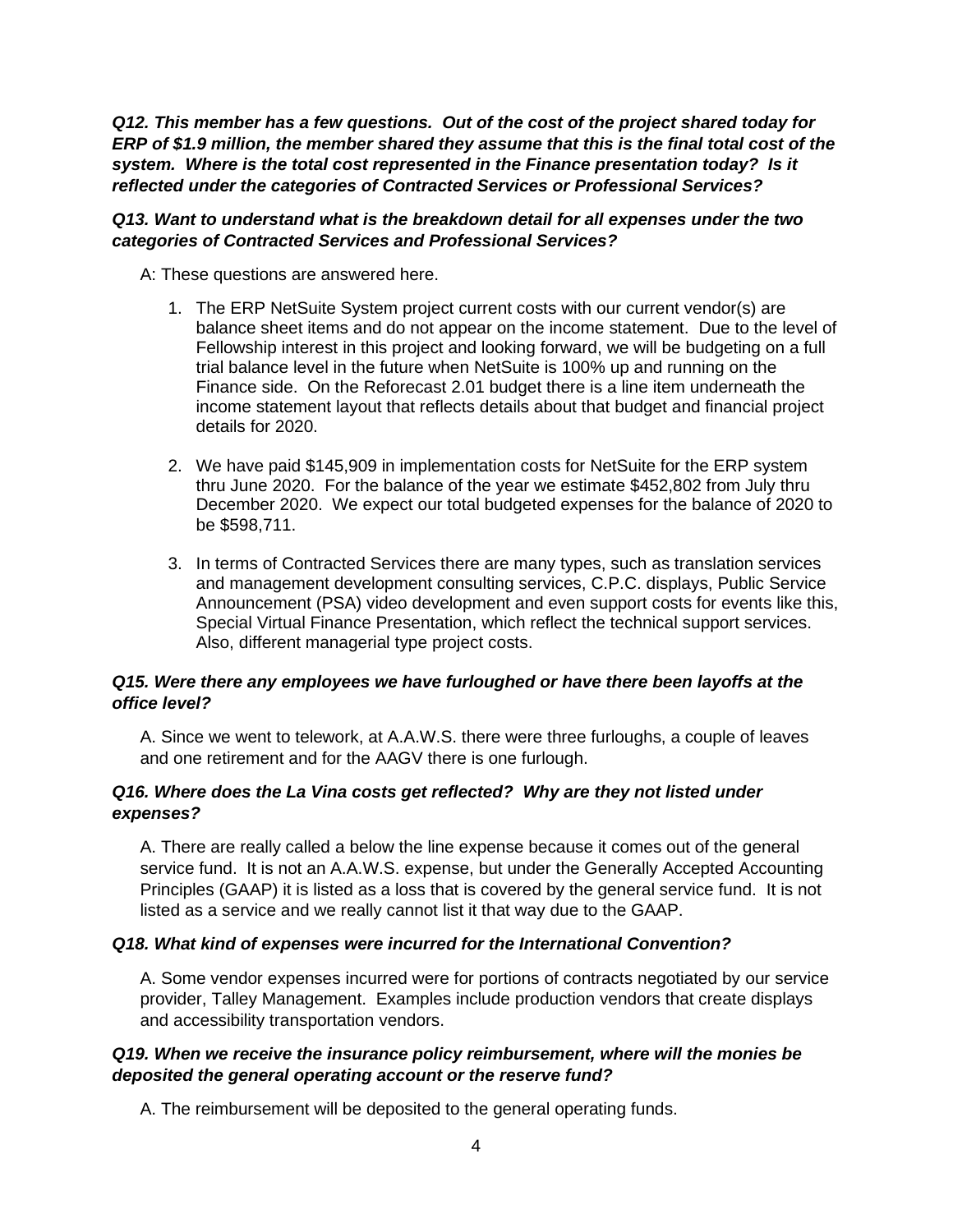### *Q20. On the slide on the Reserve Fund balance there is a note that says this does not include restricted funds. Can you tell me what this means?*

A. In our Reserve Fund we hold funds for AA Grapevine for unfulfilled subscriptions. We maintain the funds and pay to AA Grapevine as the magazines are sent out.

#### *Q21. Are there plans for hiring new staff that has been forecasted by the end of the year?*

A. As you may be aware, we are undergoing a Voluntary Retirement Incentive Program (VRIP) for eligible employees for retirement and we expect to reduce the total workforce between now and October 1, 2020 to a degree. We are also analyzing, the functions of those who retire, what duties will be replaced and/or redistributed, and many will be. There are some new functions that have arisen related to our ERP system in our skillsets and our processes. The plan is not to replace one to one those that are leaving. We do expect a smaller total workforce as we move into 2021.

## *Q22. What is the insurance premium that we paid for the 2020 International Convention policy?*

A. The total event cancellation insurance premium cost was \$57,507.

## *Q23. Has the \$3 million drawdown from the Reserve Fund, if we are back up to the 9.1 months reserve, have we repaid the drawdown back to the fund?*

A. No. We have reduced the expenses for the remainder of 2020 and recalculated the total months of Reserve Fund on balance. We hope to pay the drawdown back over the next two years.

## *Q24. Regarding the Reforecast 2.01 are we sure that there will be no services impacted by the reduction in expenses. Are we guaranteed and have assurances that we are not going to impact services that will help us carry the A.A. message?*

A. The goal in the Reforecast 2.01 is that there no reduction in services. There is one qualification to this statement. In the fourth quarter 2020 we have made the cost saving decision to not print and mail the hard copies of our GSO newsletters and bulletins.

## *Q25. A follow up question asked, will the print mailings return in 2021?*

A. We do not have an answer for that but will consider any feedback we receive.

## *Q28. Is it common for the Audit to be completed after the General Service Conference? Does this occur, frequently or in our history over time?*

A. Never has the Audit report and Consolidated Financial reports not been prepared for the General Service Conference. This is an unusual situation.

## *Q29. Is the new Reserve Fund of 9.1 months a correct calculation? It seems that this new calculation is based on the new expenses reflected in the Reforecast 2.01 budget. This does not seem appropriate that we are saying we have 9.1 months in the Reserve Fund.*

A. That was a question the general service board treasurer asked herself. Do I report it on the original budget which would show the Reserve Fund to have about 7 months in the Reserve Fund or report it on the Reforecast 2.01 Budget? She decided to report the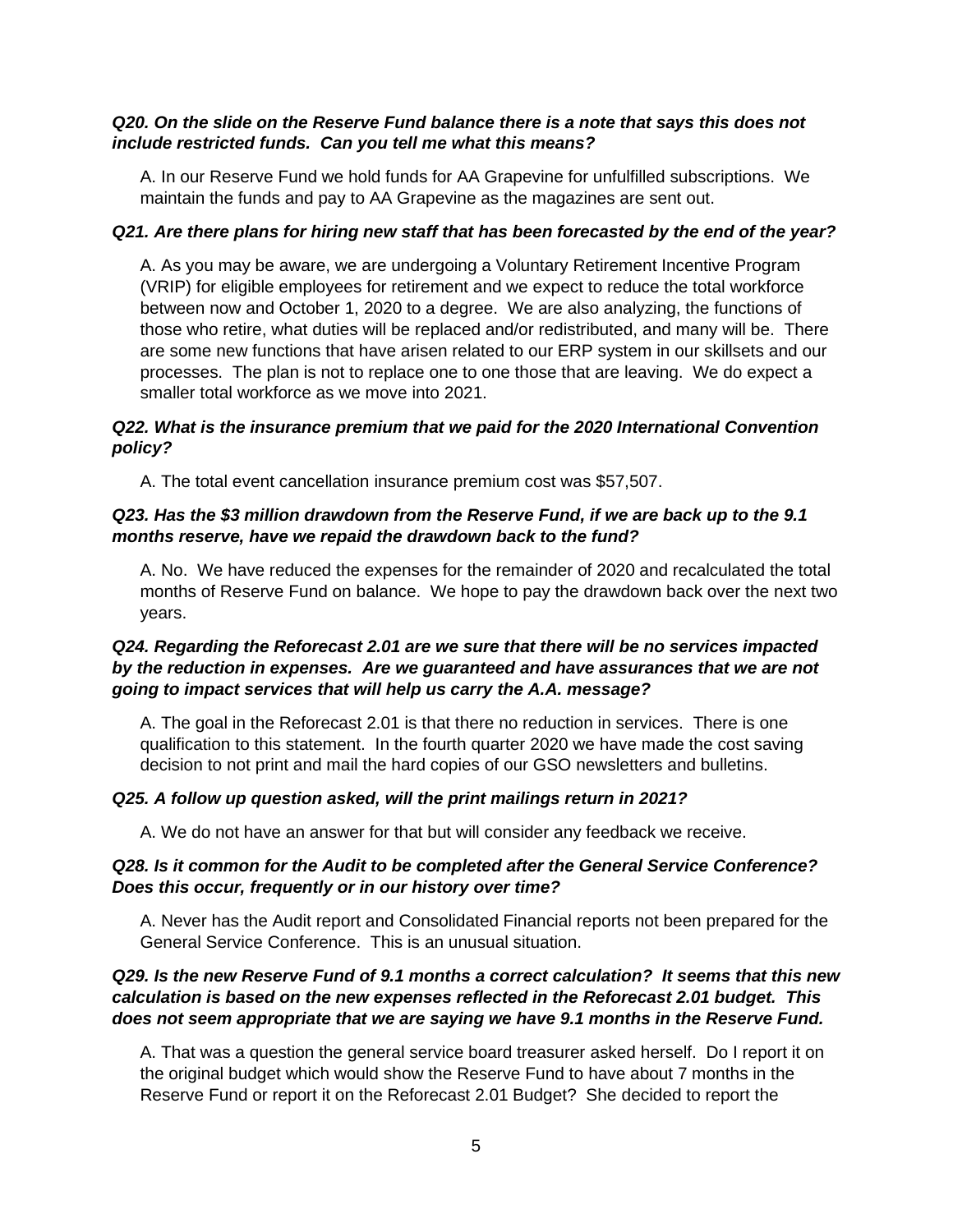Reserve Fund on the newly Reforecast budget. If we reported it both ways, then that could be confusing. The intent is to pay back the \$3m drawdown to the Reserve Fund.

Note: We are beginning the process of building the 2021 Budget immediately and we will have a good understanding of what the new year will look like.

# *Q30. How has the \$3 million drawdown impacted our operating account. Is this going to be enough? Will this last till the end of the year? Will we need to do another drawdown before the end of the year?*

A. It depends. We are looking at the refund from the insurance company as this is money we have already expended. How soon that comes in will determine if we will need to do another drawdown. We have reduced expenses as much as we can and looking at the projects, we have ongoing we still have some cash outlays coming. We wish we could have a more definitive answer.

## *Q31. In addition to the furloughs, and layoffs and retirements how have these impacted our expenses?*

A. There have not been any layoffs. The furloughs and retirements will have an impact to the expenses. These are still confidential Human Resources question and we will know by the end of August 2020 and ultimately by October 1, 2020 how many employees have accepted the VRIP.

## *Q32. Regarding the financial audit what does it mean that we have "No Material Weaknesses?"*

A. Material weaknesses can mean many things in an audit. What it means for us in our circumstances is that we have appropriate controls in place to maintain fidelity. That we have adequate funding and adequate resources. That we have contingency plans and solid policies and procedures to show how the controls of the organization work and do they work.

# *Q33. This may be a lack of understanding about the mechanics of the Reserve Fund and the drawdown, but since the last few months financially have been stronger than first anticipated, how has the drawdown been utilized?*

A. As this is a cashflow question the use has been for general operating expenses. When the drawdown was requested, we were anticipating the requests for refunds for the registration fees of the 2020 International Convention. Otherwise, it has been used for payroll and vendors and all regular general expenses.

## *Q34. When will we package the full Finance information into a separate, electronic secondary report that will be distributed, and will it include all the standard financial reporting?*

A. We do plan on making the secondary report available in early September 2020 in all three languages. Yes, we will essentially include all the standard financial materials that would be included in the Conference *Final Report*, except we are not sure if the AA Grapevine recast budget will be available. It will replicate what would have normally been in the printed Conference *Final Report*.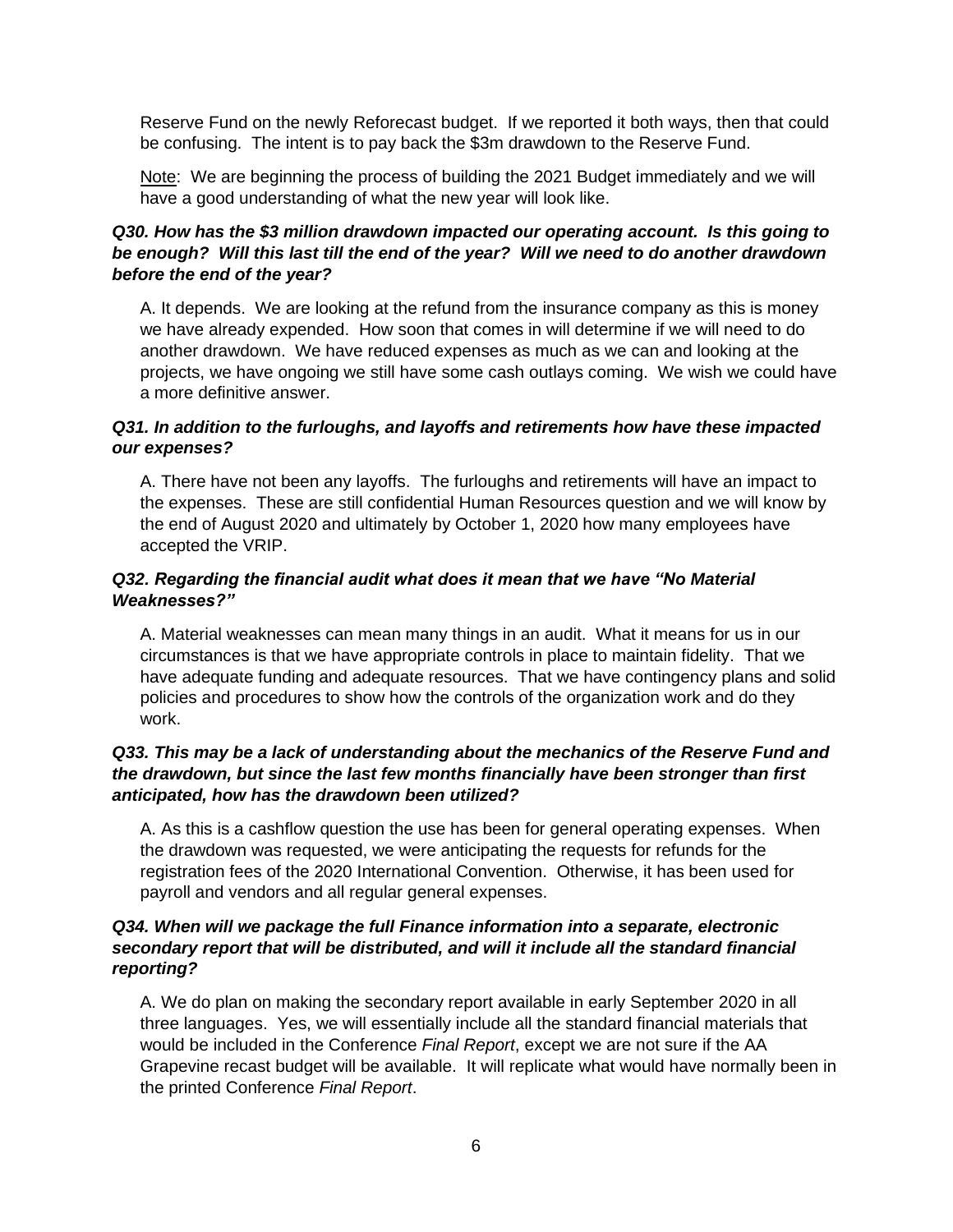#### *Q35. If an area sends money in as a contribution, does that get recorded under group contribution or does that fall under the "other" category that was mentioned?*

A. The contributions will fall under the category of "other". Area, districts, special meetings round ups, conferences are all under "other."

## *Q36. It was mentioned early in the presentation tonight that we will not be receiving our 2020 hotel deposit back from the General Service Conference hotel because the hotel has closed. What does this look like for the 71st in-person Conference? It sounds like we are planning an in-person Conference with a backup to be a virtual Conference. How are the potential venues impacted for scouting for an in-person Conference?*

A. For 2021 we are working to clear off all our hotel commitments. This is still a sensitive issue as we are still in negotiations. For example, for the 2021 Conference we are talking about moving that hotel commitment to 2023. That way we can leave it open, so if we go forward with a virtual, we will not incur a cancellation fee. We are trying to eliminate the expense of any cancellation fees. Then, if it is decided that we can go back, for any of our meetings, to face-to-face venues, we will negotiate at that time for venues.

## *Q37. This is a 2020 International Convention question. We have received a little over \$900,000 and about \$1.6 million still pending return from the insurance policy. Will we receive the money in 2020 and is it reflected in the Reforecast 2.01?*

A. We do expect to receive the monies in 2020 and it will not get reflected in the Reforecast 2.01 Budget as this is a cash item. What our GSB Treasurer reported in Reforecast reflects only income and expense accounts, not cash.

# *Q38. When we will begin to receive the Quarterly Group Contribution Reports that are distributed to the Delegates?*

A. We are currently working on the data in NetSuite. That is the delay in sending out the contribution acknowledgments and the Quarterly Group Contributions reports. We have the functionality of the reports working correctly, but the data is still being cleaned up.

Note: We have received feedback on the acknowledgments and quarterly statements sent out earlier in the year and we are implementing changes based on the feedback.

# *Q39. We would like to make sure that the Finance presentation graphic on contributions totaling more than \$600 would include a clear message of how much a member can give in contributions annually as it is believed this is a missed opportunity to inform the Fellowship members.*

A. Yes, this graphic will be updated going forward with such a note.

## *Q40. Why does the La Vina financial presentation slide include a note that the amounts are in thousands versus millions?*

A. La Vina expenses are in thousands, not millions.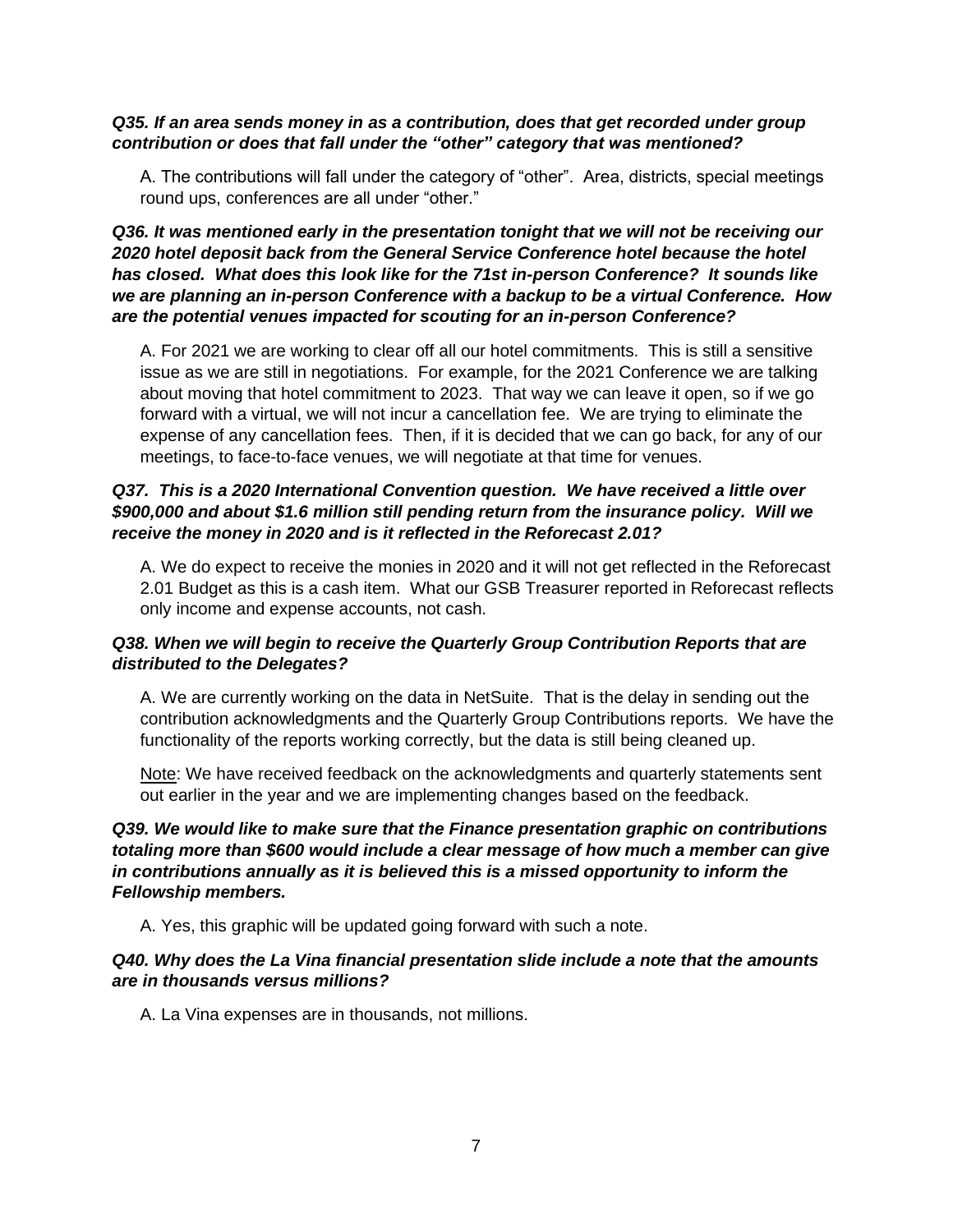### *Q41. Why were we given an "unmodified opinion" for the 2019 Audit? Last year we received an "unqualified opinion" and while the two ratings are similar, it was understood that it was better to receive an "unqualified opinion." Can you provide any logic or reasons why we received the "unmodified opinion?"*

A. These are very similar ratings and for most CPAs there these are identical ratings. We had no qualification on our audit.

#### *Q42. What is the status of the Pension Fund?*

A. The GSB Treasurer did not report on the pension fund but, it is well funded. The reason it was not reported on now because we are in a position with the VRIP that things will change. It was felt to state now that this is where we currently are in with the Pension Fund, when in less than two months things will be different, it was decided to wait to report. It is in good shape now.

*Q43. Last July 2019 when the motion passed to move forward with the 8th Floor project it was passed under the presumption that monies could only come from the general fund. Of course, money was used from a Reserve Fund transfer to pay for it. Before all the work was done, what other options were considered to pay for this project beyond just the statement that we had to fulfill contracts. We had to have other options and I would like to know what they were.*

A. The \$3 million drawdown from the Reserve Fund that was taken was used for general operating expenses. Some of those expenses, and rightfully so, the 8th Floor project would not be considered general operating expenses. If a bill came in for the 8th floor it was paid for out of the regular A.A.W.S. checking account.

*Q44. A point of clarity was requested by the acting chief financial officer. It was shared by the member that last July 2019 there was a robust discussion on this topic of the 8th floor project. We had a lot of data and the key was that we felt we could not let the Reserve Fund drop below 9 months. If it can be accomplished by taking money out of the general fund and never touch the Reserve Fund, then the committee passed the motion. It would be a slight of hand to say that after the transfer of the Reserve Fund drawdown for general purposes but, we used it for paying the 8th floor project. The reality is that money came out of the Reserve Fund and paid for the \$974,000. It is done, and the common statement is that "we were under contract to do the finishing work completed." Did we look at fulfilling the contracts and leaving the space vacant to sublease it? Did we look at the penalty cost of not fulfilling the contract and leaving the space as is? Have we contacted a realtor to help us sublease it? What other options have really been explored and what were the results of that?* 

A. The general manager shared that we will be occupying the 8th Floor. It turns out to be, in this new environment, and social distancing, that we need to organize our office in a different way. We will use it for some employees in Publishing and the Customer Service area and we are going to use the space for storage, to a degree, to take some archival items from outside storage and save some costs there. We will at some point want to and need to have the discussion about the concept of subleasing the space, but we have not broached that subject with the building or any outside agency.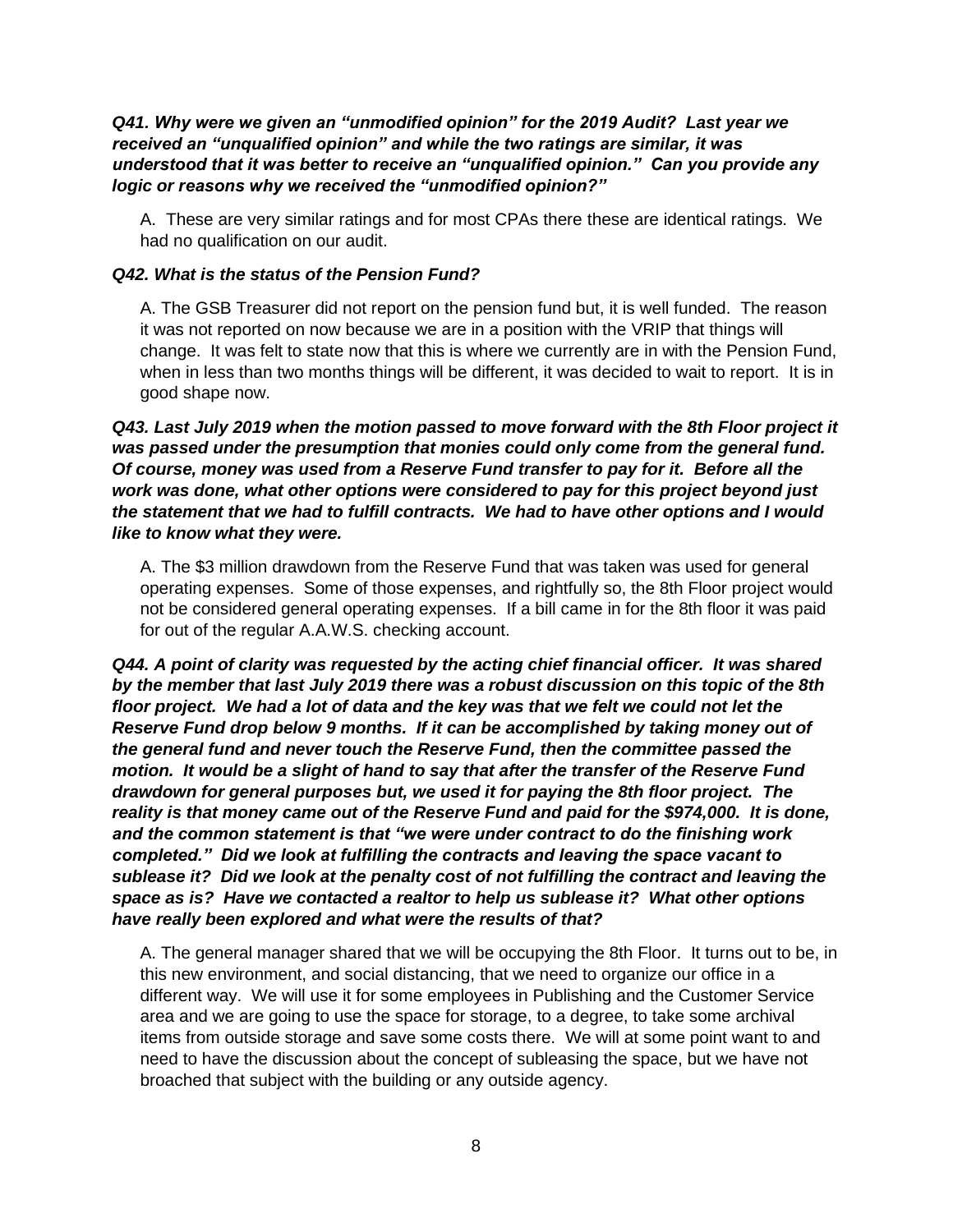## *Q45. With the remaining staff are they going to be absorbing the work of employees that are leaving versus what work will stop? Will any work be deferred?*

A. There are no services being deferred, only the before mentioned newsletters and bulletins being sent out only electronically in the fourth quarter. Yes, in some cases responsibilities will be redistributed and shared, in some cases we will hire replacements. There may be some reorganization in Support Services, Publishing and in the Finance team. Again, there will be no interruption to or deferral of service.

## *Q46. Can these questions be compiled and circulated?*

A. Yes. In addition, a recording of the video presentation will also be made available to all Conference members via the Conference Dashboard.

## *Q47. You shared that we are using Venmo on Android and then also stated we are not using Venmo, please provide some clarification. What is going on with Cash App or are we exploring other options?*

A. We did pursue Venmo with a fair amount of determination. It is not ready to be used with the NetSuite system. There are conversations happening between NetSuite and Venmo that may allow us to offer this payment method in the future, but not right now. We are not even using it for Android users. We were able to get it working, but only for Android users. We are exploring other payment methods that we supported natively with NetSuite. With the first rollout, we will only be offering PayPal. We are looking at other tools.

#### *Q49. Will the supplemental Financial Report be offered only electronically?*

A. Yes.

## *Q50. In terms of the Voluntary Retirement Incentive Program (VRIP), talk me through the conversation of the pros of some salary savings and the cons of too much experience walking out the door? Note: The general manager asked senior director of administration and strategy to share about the vision and the business case for the VRIP and specifically the questions that the delegate member is asking.*

A. We offered the VRIP to all of our eligible participants in the Defined Benefit Pension Plan and the thinking behind it is that we want to provide our employees who have long term tenure with the company an opportunity to exit, if they choose, and also it helps us to meet our financial goals and the vision that our general manager laid out earlier. We are offering the program in an open window until August 31, 2020. There were twenty-five employees eligible for the plan between A.A.W.S. and AAGV and we beginning to get some responses to that plan now.

The general manager shared that in response to your specific question about the loss of knowledge and experience because many of them are employees with experience of twenty-five, thirty and thirty-five plus years who will be departing. We have the intentions to use them as resources coming back, perhaps on a per diem basis to advise, to train and to continue to offer their knowledge and to be a part of the family and the organization.

The question and answer session ended at 9:43 p.m. (EST)